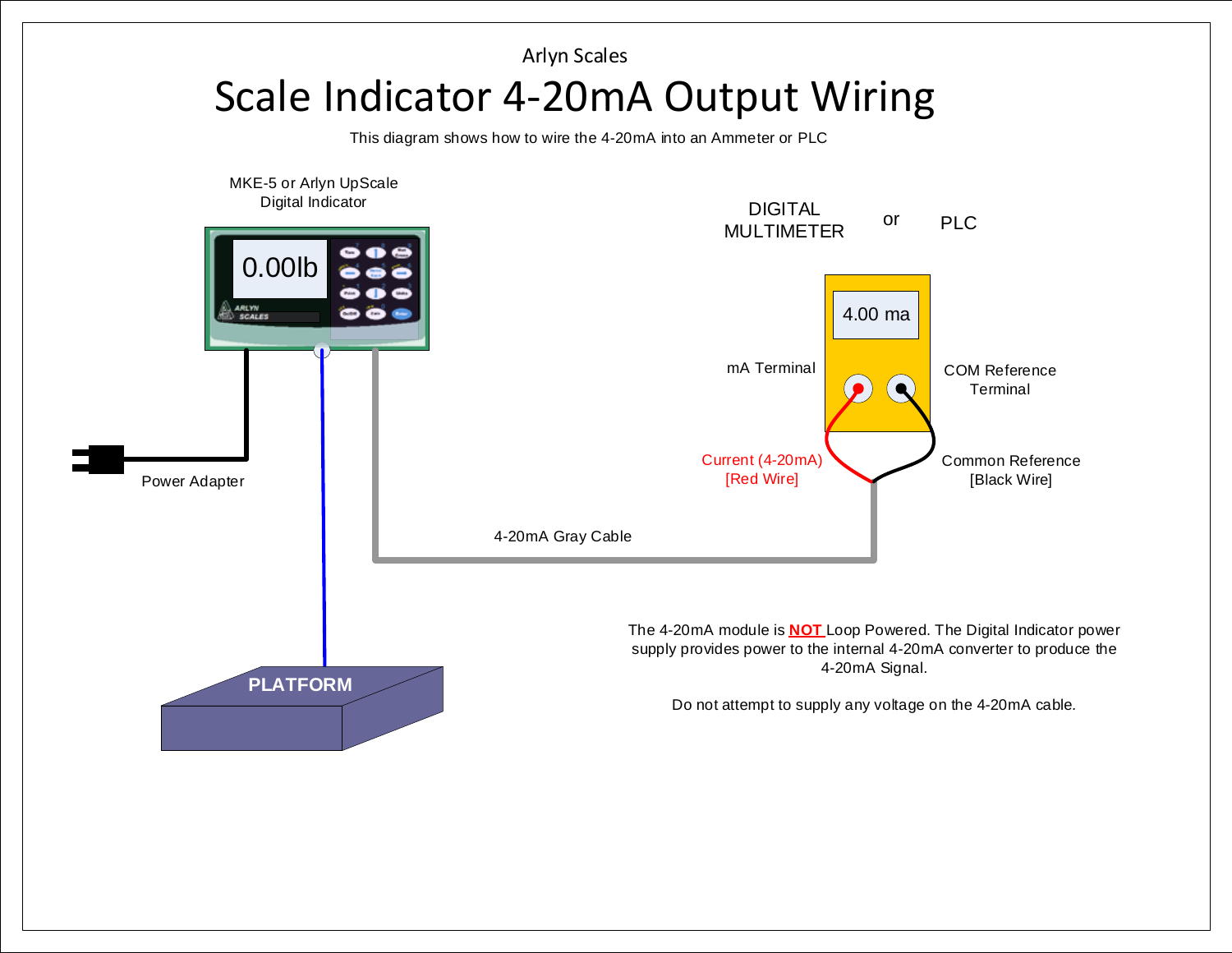Arlyn Scales

## Scale Indicator 0-20mA Output Wiring

This diagram shows how to wire the 0-20mA into an Ammeter or PLC

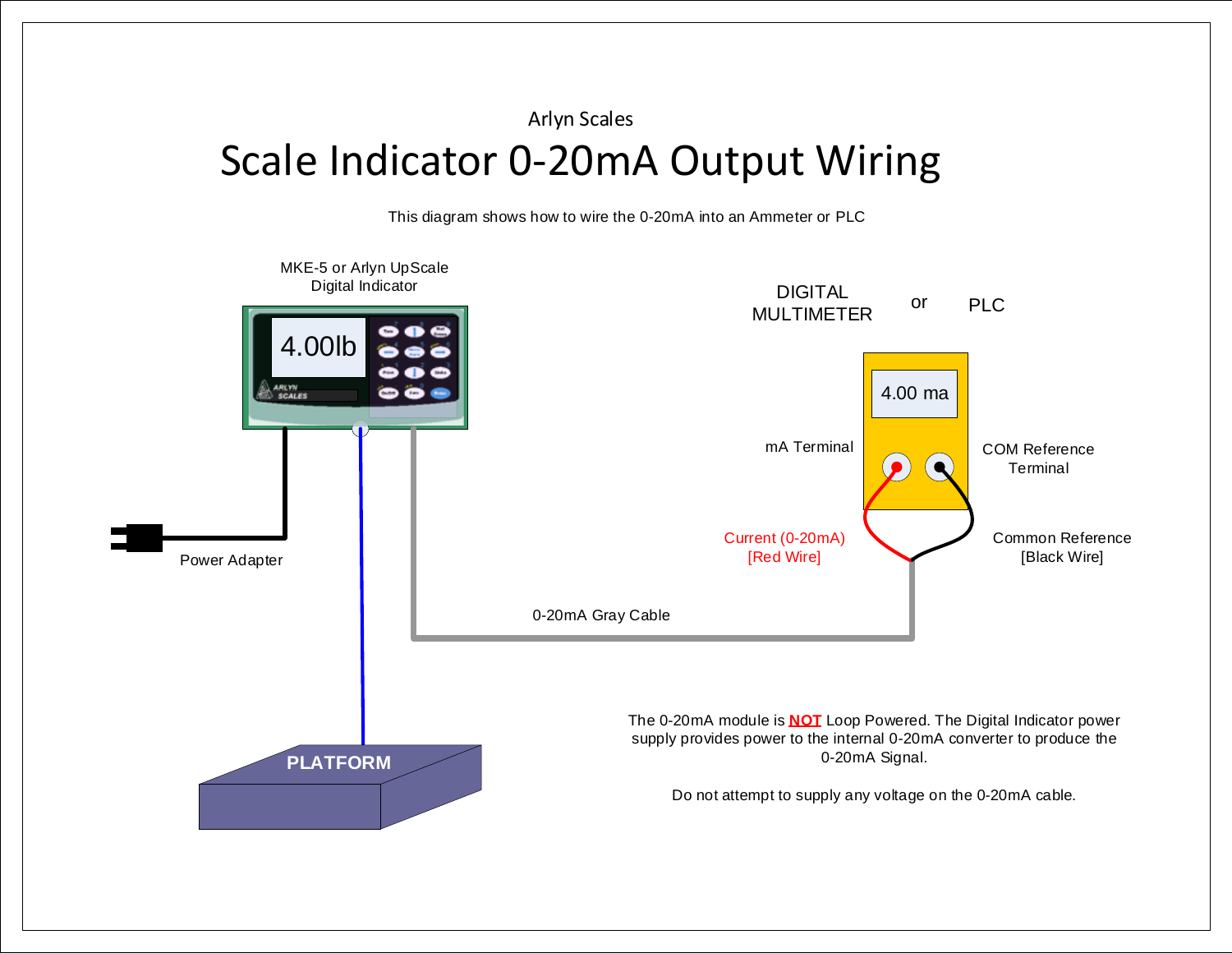